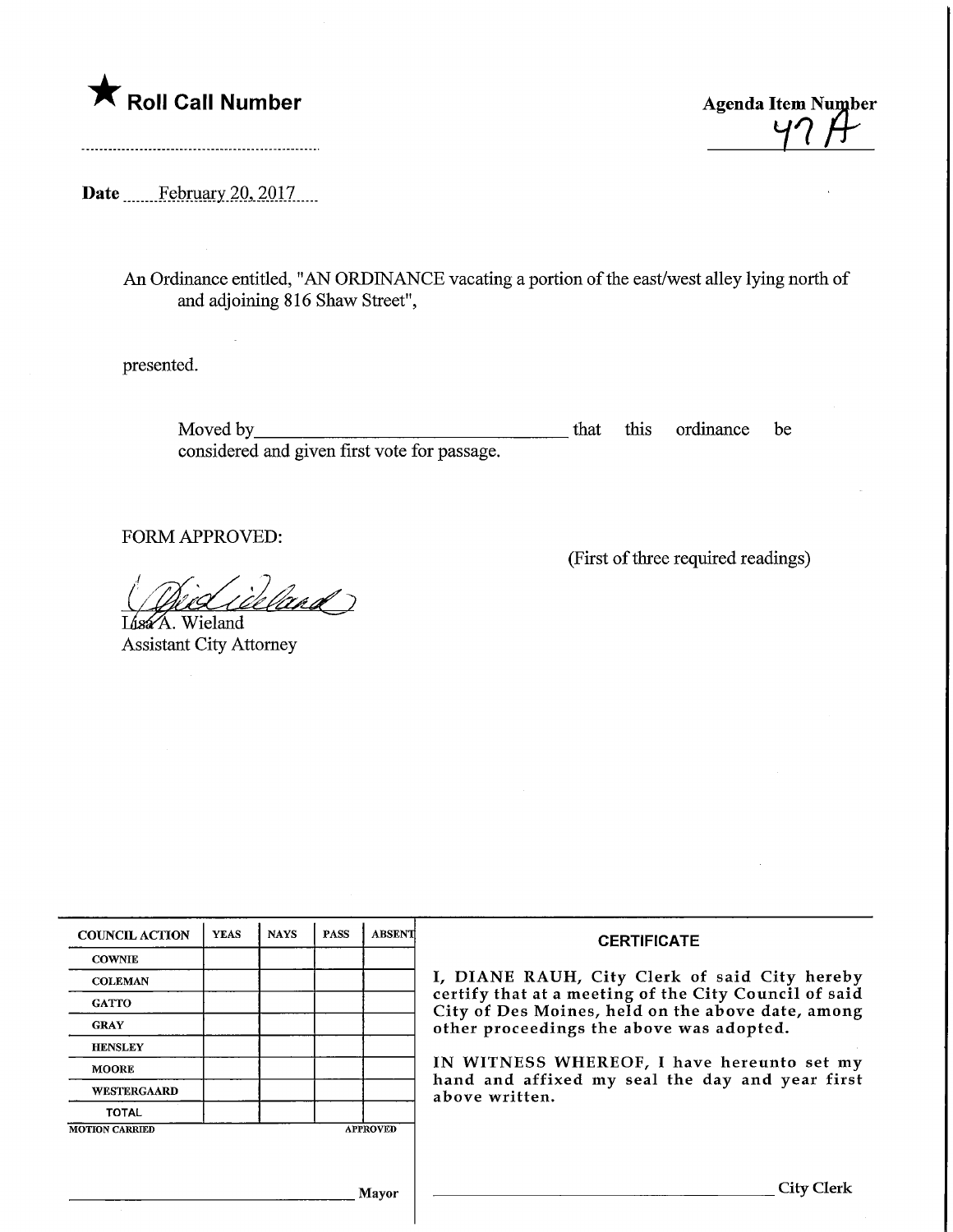Prepared by: Lisa A. Wieland, Assistant City Attorney, 400 Robert D. Ray Drive, Des Moines, Iowa 50309 (515) 283-4124 Return to: City Clerk's Office, 400 Robert D. Ray Drive, Des Moines, Iowa 50309

## ORDINANCE NO.

## AN ORDMANCE vacating a portion of the east/west alley lying north of and adjoining 816 Shaw Street.

WHEREAS, all prior requirements of law pertaining to the vacation of public right-of-way have been fully observed; and

WHEREAS, it is desirable that the public right-of-way herein described be vacated;

NOW, THEREFORE, BE IT ORDAINED by the City Council of the City of Des Moines, Iowa:

Sec. 1. That a portion of the east/west alley lying north of and adjoining 816 Shaw Street, more specifically described as follows, be and is hereby vacated:

ALL THAT PART OF THE EAST/WEST ALLEY RIGHT OF WAY IN BLOCK 52, TOWN OF DE MOINE, AN OFFICIAL PLAT, LYING SOUTH OF AND ADJOINING ALL OF LOT 9 IN SAID BLOCK 52 AND LYING SOUTH OF AND ADJOMNG THE NORTH/SOUTH ALLEY RIGHT OF WAY IN SAID BLOCK 52, ALL NOW INCLUDED IN AND FORMING A PART OF THE CITY OF DES MOINES, POLK COUNTY, IOWA.

Sec. 2. The City of Des Moines hereby reserves an easement upon the property described above for the continued use and maintenance of any utilities now in place, with the right of entry for servicing same.

Sec. 3. The City of Des Moines, Iowa, hereby further reserves a permanent no-build easement upon, over and within the Property. No permanent structure, building or other improvement shall be erected over or within the property; this restriction does not include moveable structures such as fences, non-foundation sheds, or anything else that can be removed from the property. This no build easement shall be lifted only after all of the following occur:

- a) A development plan is approved by the City.
- b) Relocation of all utilities by Grantee and/or Grantee's successor and assigns off the property at the sole expense of Grantee and/or Grantee's successors and assigns.
- c) Payment to the City by Grantee and/or Grantee's successors and assigns of the fair market value of the Property at the time of the release of the no-build easement.